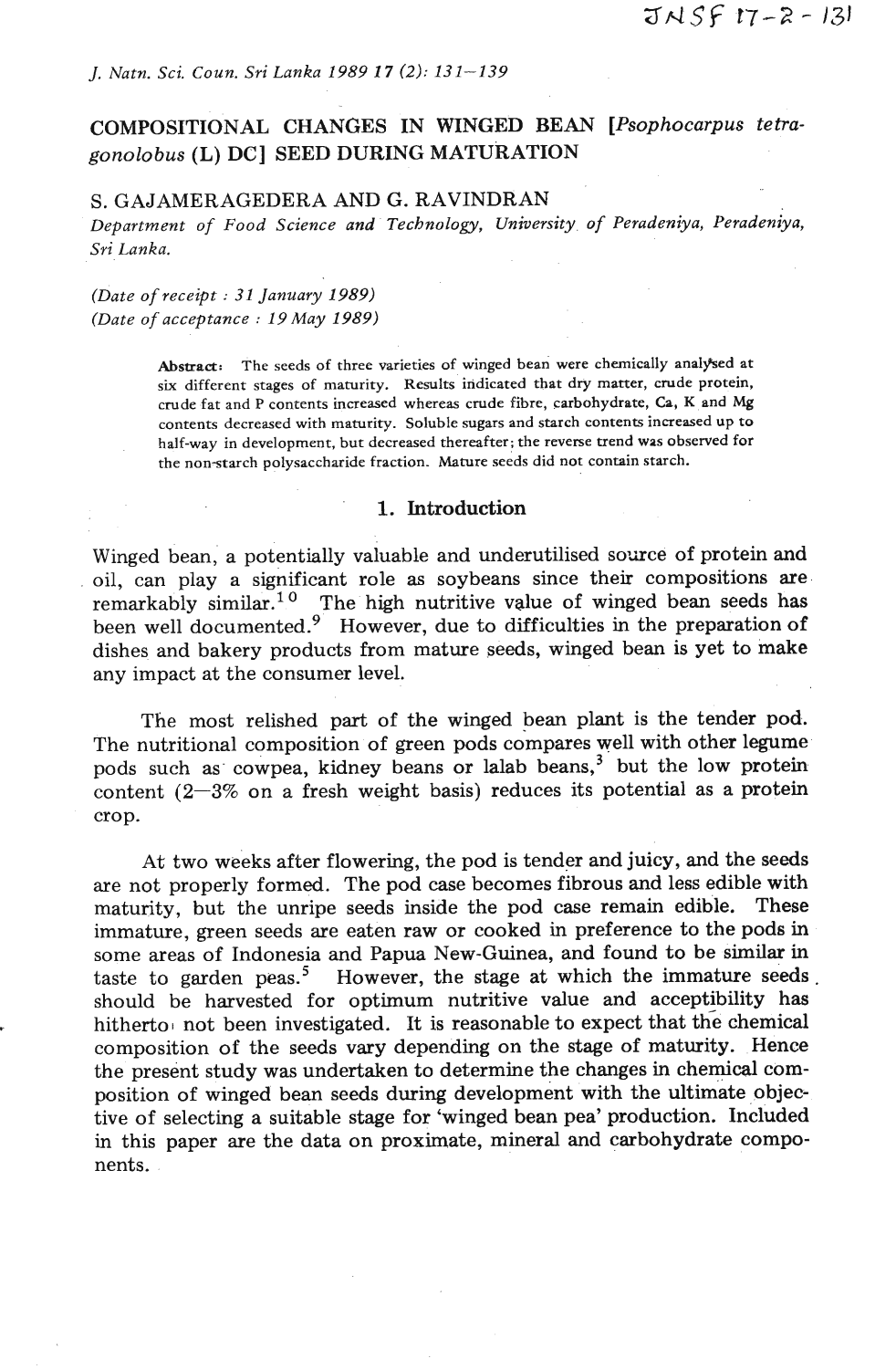## **2.** Materials **and** Methods

## 2.1 Materials

The seeds of three Sri Lankan varieties, namely SLS 1, SLS 3 and SLS 6, were obtained from the International Winged Bean Institute, Pallekelle, Sri Lanka. They were planted on 31 November 1983 at the experimental unit of the Institute and grown under recommended cultural practices. The flowers were tagged individually and pod samples were collected at 30 (Stage 1), 40 (Stage II), 50 (Stage III), 60 (Stage IV), 70 (Stage V) and 80 (Stage VI) days after flowering. The seeds matured around 75-80 days.

### **2.2** Sample Preparation

About 500g seeds were removed from the pod, weighed, dried to a constant weight at 60°C and ground in a Wiley Laboratory Mill to pass through a  $60$  – mesh sieve. The following determinations were performed on the flour samples.

### **2.3** Proximate Analysis

Moisture (before and after drying), crude protein  $(N \times 6.25)$ , crude fibre, crude fat and ash contents were determined according to the standard procedure of **AOAC.'** Carbohydrates were calculated by difference.

#### **2.4** Mineral **hn&Jrsis**

Mineral components were determined on samples digested with perchloric and nitric acids using Atomic Absorption Spectrophotometer (Perkin-Elmer Model 2830). To samples used for analysis of calcium and magnesium was added  $1\%$  (w/v) lanthanum to overcome potential anionic interferences. Cesium chloride solution was. added to the samples before dilution to give a final concentration of 2000 ppm cesium for sodium analysis and 1000 ppm cesium for potassium analysis. Phosphorus was determined independently using a colorimetric method.<sup>4</sup>

#### **2.5** Carbohydrate Determination

#### **2.5.1'** *Soluble sugars*

Defatted samples (5 g) in triplicate were extracted for soluble sugars as described by Garcia and Palmer.<sup>7</sup> The total soluble sugar content of the extract was determined by the phenolsulphuric acid method. $^{6}$ 

## *2.5.2 Starch*

Starch was assayed by two methods viz the perchloric acid method<sup>11</sup> and the enzymatic method of Thivend *et* al.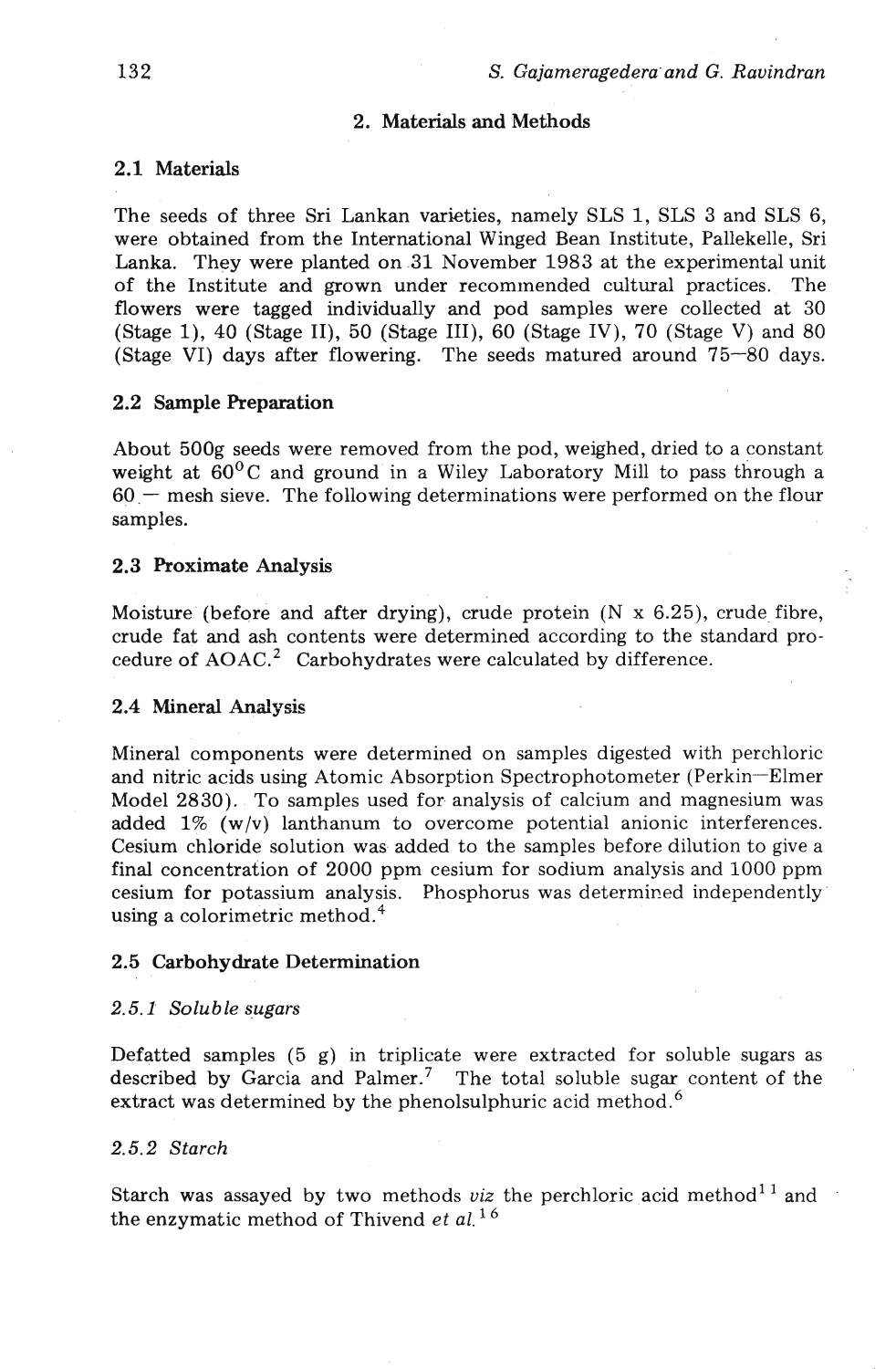## *2.5.3* Non-starch polysaccharides (NSP)

Defatted samples were extracted for NSP by the procedure of Selvendran et  $al.$ <sup>14</sup> This method involved removal of intracellular compounds with sodium deoxycholate, soluble sugars with 85% ethanol, protein with phenol: acetic acid:water and starch with dimethyl sulphoxide. The resulting insoluble residue was dried and gravimetrically determined as NSP.

### *2.6* Statistical Analysis

The best fitted regression lines were obtained to study the correlation between the changes in proximate components and **age** of the seeds, using the methods described by Steel and Torrie.<sup>15</sup>

### **3.** Results **and** Discussion

### **3.1** Proximate Composition

The proximate composition of the winged bean varieties during different stages of seed maturation is presented in Table 1. At stage I, the seeds were just forming and the endosperm contained 80.7-82.4% moisture, but a rapid accumulation of dry matter was seen with maturity of seeds. The percent crude protein increased rapidly from stage I to VI. A positive correlation between the protein content and the age of the seeds was observed in all three varieties. Variety SLS 6 had the highest protein content at all developmental stages. The general trend with crude fat was a gradual increase upto maturity. Varieties SLS 1, SLS **3** and SLS 6 had 16.9,17.2 and 15.3% fat, respectively, at maturity. The ash contents of the three varieties showed variable trends with maturity. In the case of SLS 1, the total mineral variable trends with maturity. In the case of SLS 1, the total mineral showed a gradual increase from stage I to stage VI, but the reverse was true for variety SLS 6. Although crude fibre is not a good estimate of the fibre fraction, it is the most commonly used method to determine fibre. The crude fibre values for the three varieties ranged from **6.7** in SLS **3** to 8.8 in SLS 6 at stage I, but showed a general decrease with maturity. The carbohydrate contents also showed a decline in all three varieties. The reason for this declining trend in fibre contents is unclear, since most food plants are known to become fibrous with maturity. It is possible that seeds behave in a different manner. Authors are unaware of any previous work where the fibre contents were studied in relation to seed maturity.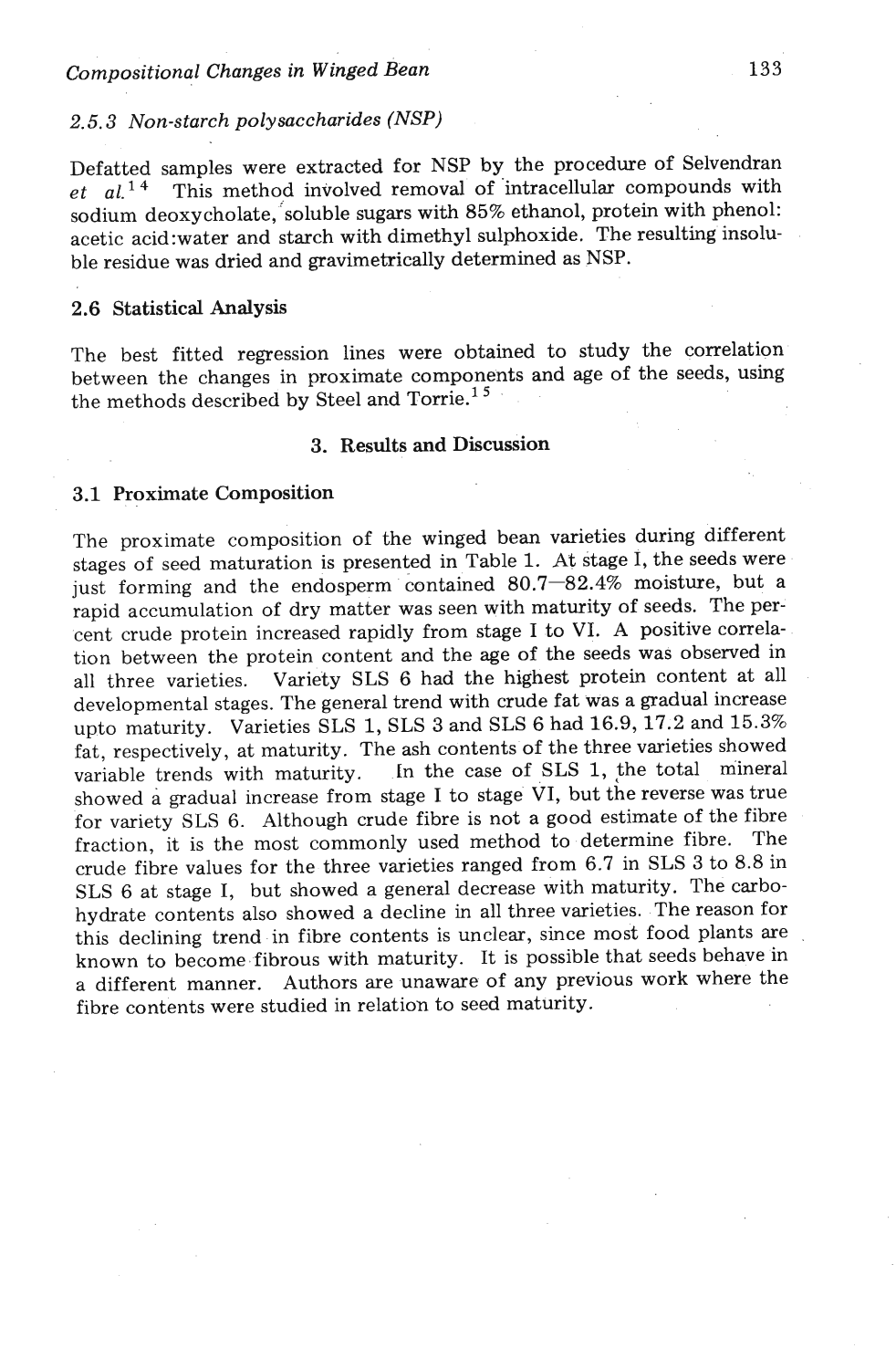|                              |                      |            |               |           |            | % Dry weight basis           |              |
|------------------------------|----------------------|------------|---------------|-----------|------------|------------------------------|--------------|
| Variety                      | maturity<br>Stage of | Dry matter | Crude protein | Crude fat | <b>Ash</b> | Crude fibre                  | Carbohydrate |
|                              |                      | 17.5       | 31.8          | 15.6      | 4.6        | $\overline{\phantom{0}}^{3}$ | 39.9         |
|                              |                      | 31.5       | 32.9          | 15.9      | 4.4        | 7.5                          | 39.3         |
| <b>SLS</b>                   | $\overline{11}$      | 39.9       | 36.9          | 16.1      | 4.5        | 6.5                          | 36.0         |
|                              | $\geq$               | 59.9       | 37.2          | 16.4      | 4.8        | 6.7                          | 34.9         |
|                              | $\geq$               | 73.9       | 37.4          | 16.8      | 4.9        | 6.5                          | 34.3         |
|                              | $\overline{v}$       | 84.8       | 37.8          | 16.9      | 5.0        | 6.8                          | 33.5         |
|                              |                      | 19.2       | 32.6          | 15.5      | 4.3        | 6.4                          | 41.2         |
|                              | $\Box$               | 31.0       | 33.2          | 16.5      | 4.1        | 6.4                          | 39.8         |
| $\overline{ }$<br><b>SLS</b> | $\overline{H}$       | 40.7       | 36.4          | 16.4      | 4.3        | 6.1                          | 36.8         |
|                              | $\geq$               | 67.4       | 38.8          | 16.8      | 4.2        | 5.8                          | 34.4         |
|                              | $\triangleright$     | 75.8       | 39.1          | 16.8      | 3.9        | 5.8                          | 34.4         |
|                              | $\overline{V}$       | 86.3       | 39.4          | 17.2      | 4.0        | 5.9                          | 33.6         |
|                              |                      | 18.9       | 33.9          | 13.3      | 5.9        | 8.8                          | 38.1         |
|                              | $\equiv$             | 26.7       | 36.5          | 14.5      | 5.8        | $\sigma$                     | 35.6         |
| $\circ$<br>SLS               | $\Xi$                | 42.6       | 38.9          | 15.1      | 5.2        | 7.4                          | 33.4         |
|                              | $\geq$               | 68.3       | 41.9          | 15.2      | 5.1        | 6.6                          | 31.2         |
|                              | $\geq$               | 77.8       | 42.3          | 15.4      | 5.1        | 6.9                          | 30.3         |
|                              | $\overline{V}$       | 86.4       | 42.6          | 15.3      | 5.0        | 6.6                          | 30.5         |

 $^\prime$  - Each value is a mean of three determinations. **Each value** is a mean of three determinations.

134

 $\frac{1}{2}$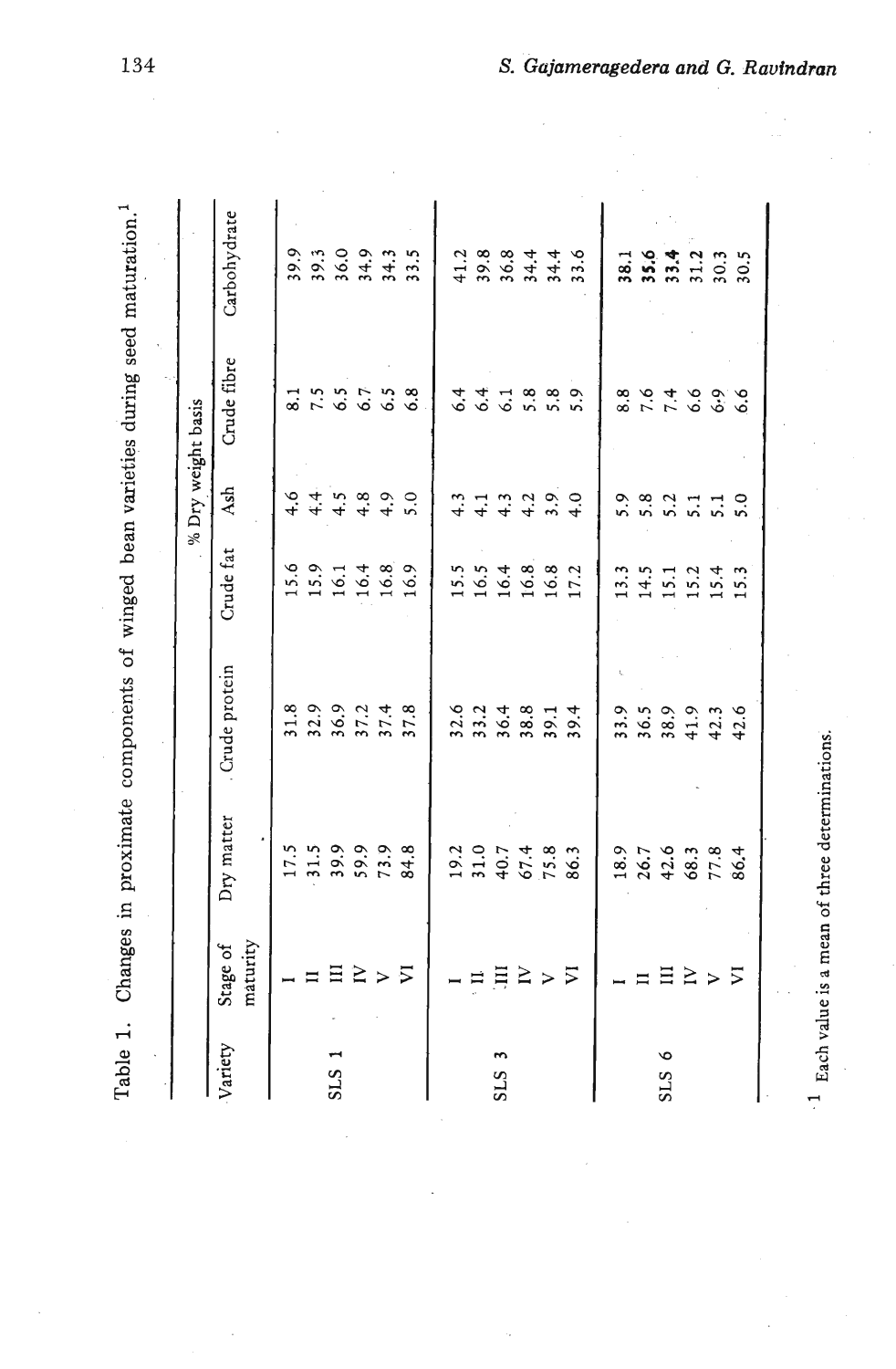### *3.2* Mineral Composition

Winged bean seeds contained significant amounts of all the minerals during all developmental stages (Table 2). These values, with the exception of Mg and P, fall within the ranges reported elsewhere for winged bean seeds.<sup>9</sup> The Mg and P contents of our samples were slightly higher. The total phosphorus was found to increase with seed maturity. Other major elements analysed viz, calcium, magnesium and potassium, showed a decrease with maturity in all the three varieties. No marked differences were observed with regard to the trace minerals.

### **3.3** Carbohydrate Composition

Information on carbohydrates of other legumes has contributed towards defining their nutritional role and understanding of cooking and processing qualities. The limited reports available on carbohydrates of winged  $\frac{1}{2}$   $\frac{1}{2}$ ,<sup>2</sup>,<sup>13</sup> agree that winged bean seeds have a high content of carbohydrates, but disagree sharply on composition especially with regard to its hydrates, but disagree sharply on composition especially with regard to its tarch content. Sajjan and Wankhede<sup>13</sup> reported a high level of starch, whereas the others  $7^{(8,12)}$  found little or no starch. Garcia and Palme whereas the others<sup>71,8,12</sup> found little or no starch. Garcia and Palmer<sup>7</sup> have suggested that WB seeds, like soybeans, may contain starch during the early stages of development. This prompted us to study the carbohydrate composition during seed development.

Changes in soluble sugars, starch and NSP during seed development are given in Table **3.** The soluble sugar content increased from stage I to stage I1 (for SLS **3)** or I11 (for SLS 1 & 6), but decreased thereafter. The values for soluble sugars of mature seeds fall within the range reported **by** Garcia and Palmer,<sup>7</sup> for five other varieties of winged bean.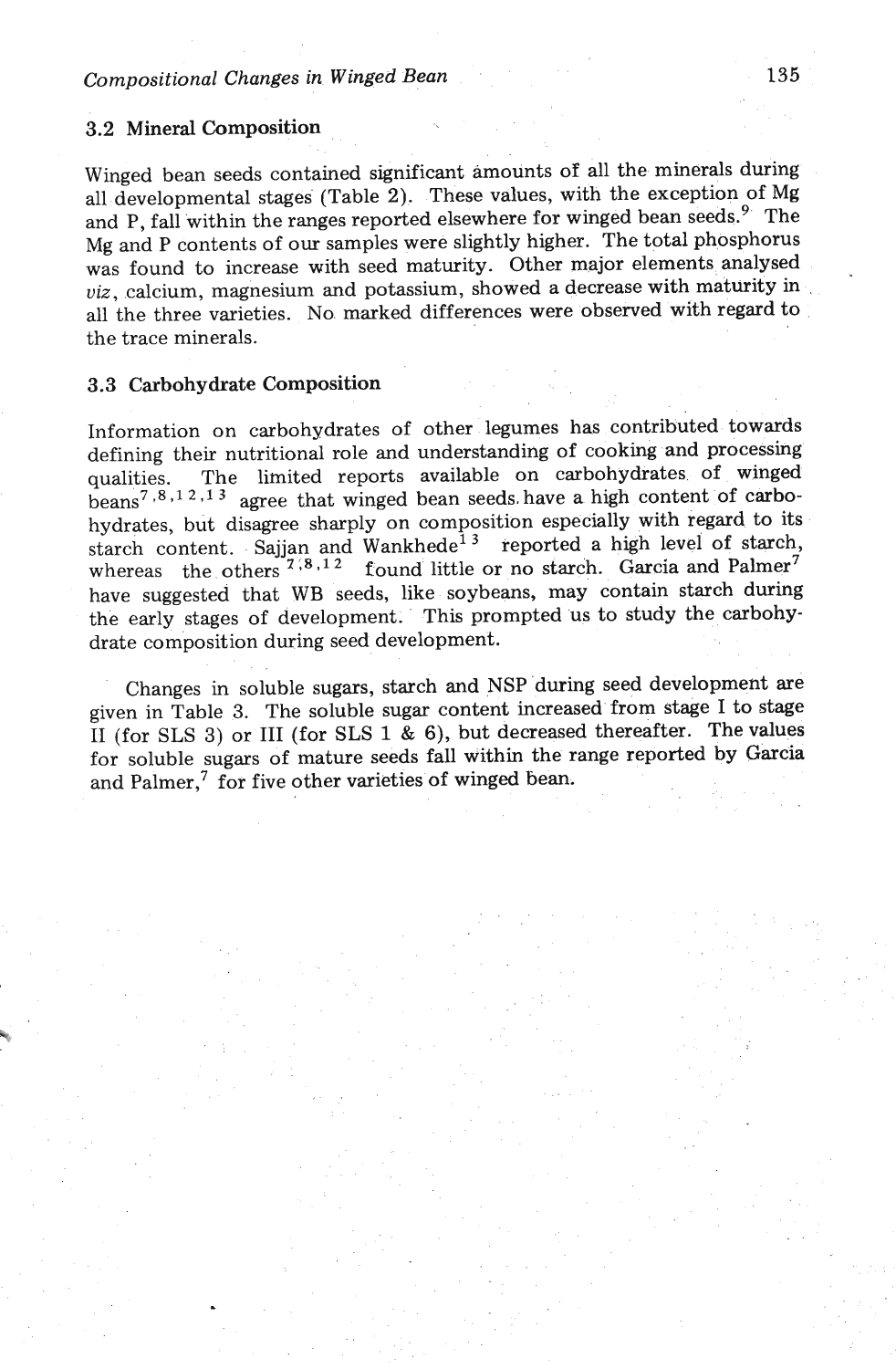| Variety          | maturity<br>Stage of | Calcium | Magnesium                        | Potassium       | Phosphorus                                          | Manganese                                                                      | Iron                                       | Copper                                      | Zinc                                      |
|------------------|----------------------|---------|----------------------------------|-----------------|-----------------------------------------------------|--------------------------------------------------------------------------------|--------------------------------------------|---------------------------------------------|-------------------------------------------|
|                  |                      | 486.0   | 246.0                            | 1039.0          |                                                     | $\ddot{ }$ .                                                                   |                                            |                                             |                                           |
|                  |                      | 492.0   | 244.4                            |                 | 424.5<br>435.0                                      |                                                                                | 8 8 9 9 9 2 1<br>8 9 9 9 9 1 1             | 0 0 0 0 4 m 0<br>0 0 0 4 m 0<br>0 4 4 4 4 4 | $5.7$<br>$7.7$<br>$6.0$<br>$6.8$<br>$6.8$ |
| SLS              | Ξ                    | 436.0   |                                  | 991.0<br>905.0  |                                                     | $2.300$<br>$2.500$                                                             |                                            |                                             |                                           |
|                  | Σ                    | 436.0   | 235.0<br>235.4<br>213.6<br>210.1 | 897.0           | 452.0<br>504.0<br>479.0                             |                                                                                |                                            |                                             |                                           |
|                  | $\geq$               | 376.0   |                                  | 800.0           |                                                     |                                                                                |                                            |                                             |                                           |
|                  | ⋝                    | 370.0   |                                  | 804.0           | 490.2                                               | 2.7                                                                            |                                            |                                             |                                           |
|                  |                      | 494.0   | 226.8                            |                 | 414.5                                               | 3.0                                                                            | 10.0                                       |                                             | 4.9                                       |
|                  |                      | 423.0   |                                  | 1042.0<br>960.0 |                                                     |                                                                                |                                            |                                             | 4.7                                       |
| SLS              | Ξ                    | 420.0   | 248.0<br>237.7<br>204.4<br>198.3 | 944.0           | $466.0$<br>$504.5$<br>$517.5$<br>$517.5$<br>$520.3$ | $3.\overline{3}.1$                                                             | cococin<br>cococo                          |                                             |                                           |
|                  | $\geq$               | 402.0   |                                  |                 |                                                     |                                                                                |                                            |                                             |                                           |
|                  | $\geq$               | 370.0   |                                  | 936.0<br>874.0  |                                                     | $\frac{1}{2}$ . 1                                                              |                                            |                                             |                                           |
|                  | $\sum$               | 383.0   |                                  | 881.0           |                                                     |                                                                                |                                            | 9 7 9 9 9 4 9<br>4 4 4 5 5 6 7              | $4.604$<br>$4.444$                        |
|                  |                      | 554.0   | 245.1                            | 1055.0          | 477.0                                               |                                                                                | 1.8                                        |                                             | 4.9                                       |
|                  |                      | 474.0   | 241.4                            | 960.0           | 483.0                                               |                                                                                |                                            |                                             |                                           |
| $\bullet$<br>SLS | $\equiv$             | 452.0   | 239.2                            | 849.0           | 487.0                                               | $\begin{array}{c} n & n & n & n \\ n & n & n & n \\ n & n & n & n \end{array}$ | $11.2$<br>$9.5$<br>$9.3$<br>$9.3$<br>$9.8$ |                                             | 4.8                                       |
|                  | $\geq$               | 318.0   | 237.7                            | 849.0           | 518.0                                               |                                                                                |                                            |                                             | 5.0                                       |
|                  | $\geq$               | 421.0   | 232.9                            | 820.0           | 525.0                                               |                                                                                |                                            | 4.8                                         | 4.5                                       |
|                  | $\overline{v}$       | 418.0   | 232.1                            | 818.0           | 527.0                                               |                                                                                |                                            | 4.8                                         | 4.8                                       |

136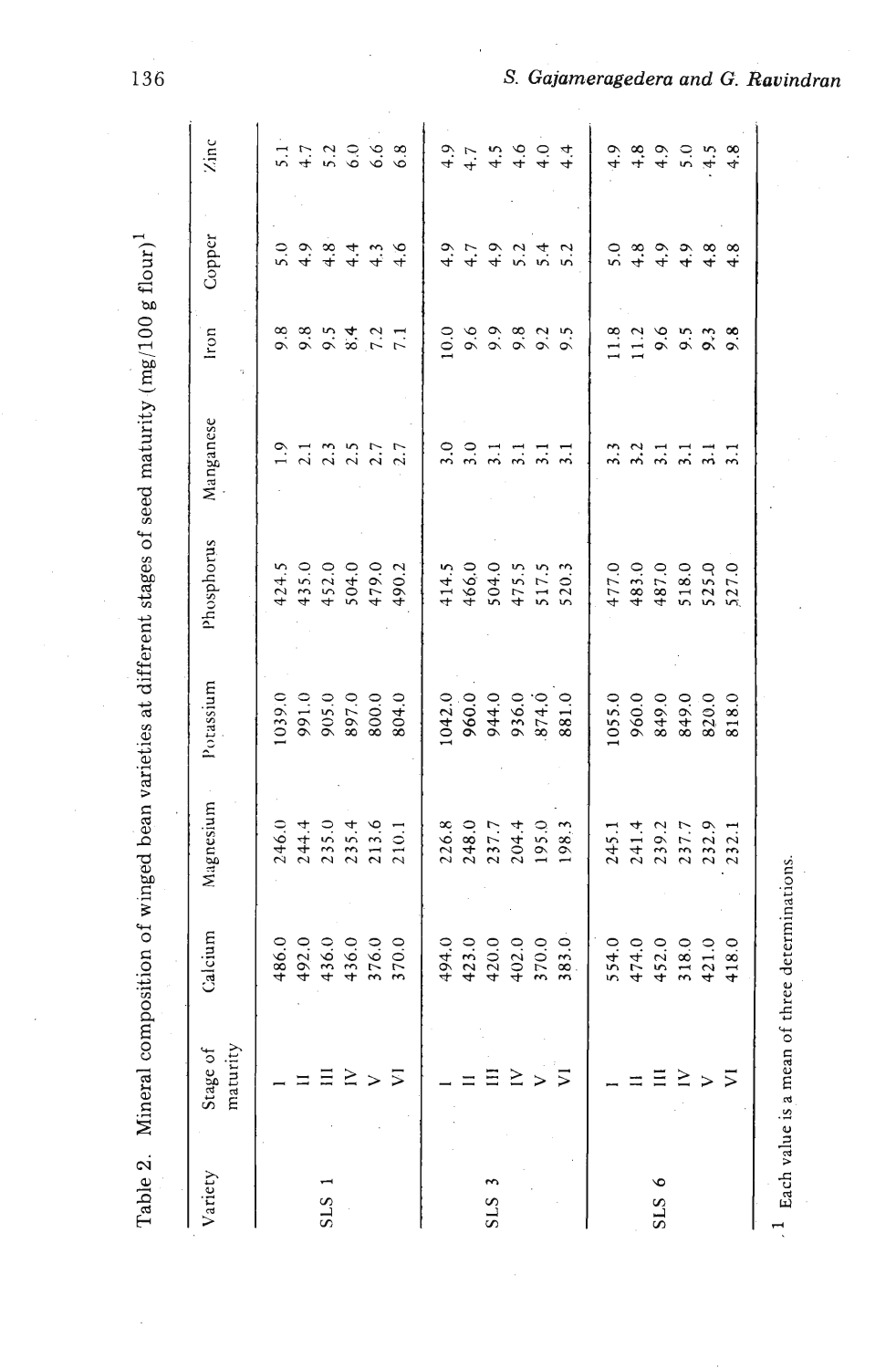| uple sugar, starch and non-starch polysaccharides detatted winged bean flour during seed matura- |                                              |
|--------------------------------------------------------------------------------------------------|----------------------------------------------|
|                                                                                                  |                                              |
| langes in solu                                                                                   | ٟ<br>ć<br>$\lim_{\epsilon\to 0}$ is dry well |
|                                                                                                  |                                              |
| )<br>)<br>)                                                                                      |                                              |

| Variety         | Stages of<br>maturity | Soluble<br>sugar |                         | Starch    |                           | polysaccharides<br>non-starch | Total Carbohydrates <sup>2</sup><br>$(i)+(ii)+(iii)$ |      |
|-----------------|-----------------------|------------------|-------------------------|-----------|---------------------------|-------------------------------|------------------------------------------------------|------|
|                 |                       |                  | Perchloric              | Enzymatic | Average                   |                               |                                                      |      |
|                 |                       | $\hat{c}$        | acid method             | method    | $\widehat{\mathrm{(ii)}}$ | (iii)                         | ದ                                                    | ع    |
|                 |                       | 10.2             | $\ddot{\circ}$          | 6.4       | 6.2                       | 33.1                          | 49.5                                                 | 41.9 |
|                 |                       | 16.0             | 7.2                     | 7.7       | 7.5                       | 30.7                          |                                                      | 45.6 |
| S <sub>LS</sub> |                       | 14.2             | 3.5                     | 3.5       | 3.5                       | 32.4                          | $54.2$<br>$50.1$                                     | 42.0 |
|                 | ≧                     | 13.6             | 1.7                     | 2.9       | 2.3                       | 33.3                          |                                                      | 41.3 |
|                 | >                     | 12.6             | 0.0                     | 0.8       | 0.4                       | 36.2                          | $49.2$<br>49.2                                       | 40.9 |
|                 | $\overline{z}$        | 11.8             | 0.0                     | 0.7       | $\overline{0}$ .          | 36.9                          | 49.0                                                 | 40.7 |
|                 |                       |                  | 5.3                     | 5.8       | 5.6                       | 31.6                          | 48.5                                                 | 41.1 |
|                 |                       | 17.4             | 6.2                     | 6.6       | 6.4                       | 28.0                          | $51.8$                                               | 43.2 |
| ξ<br>SLS        |                       | 13.8             |                         | 4.7       | 4.0                       | 29.0                          | 46.8                                                 | 39.1 |
|                 | ≥                     | $\frac{1}{2}$    | $\mathbb{C}$            | 2.7       | 2.0                       | 32.2                          | 47.3                                                 | 39.3 |
|                 | $\geq$                | 12.4             | 0.0                     | 6.9       | 0.5                       | 35.4                          | 48.3                                                 | 40.2 |
|                 | ジ                     | 12.2             | 0.0                     | 0.7       | 0.3                       | 36.3                          | 48.8                                                 | 40.4 |
|                 |                       | 9.4              | 3.9                     | 4.8       | 4.3                       | 35.8                          | 49.5                                                 | 42.9 |
|                 |                       | 12.8             |                         | 5.6       | 5.5                       | 314                           | 49.7                                                 | 42.6 |
| ۰<br>SLS        |                       |                  | $5.\overline{6}$<br>2.6 | 3.7       | $\overline{3.1}$          | 31.4                          | 47.8                                                 | 40.6 |
|                 | ≧                     |                  |                         | 2.4       | 1.8                       | 31.6                          | $44,6$<br>45.0                                       | 37.8 |
|                 | >                     |                  | $\frac{1}{0}$ .0        | 0.8       | 0.4                       | 33.3                          |                                                      | 38.0 |
|                 | ⋝                     | 10.5             | 0.0                     | 0.4       | 0.2                       | 34.2                          | 44.9                                                 | 38.0 |

*<u>ositional Changes in Winged Bean*</u>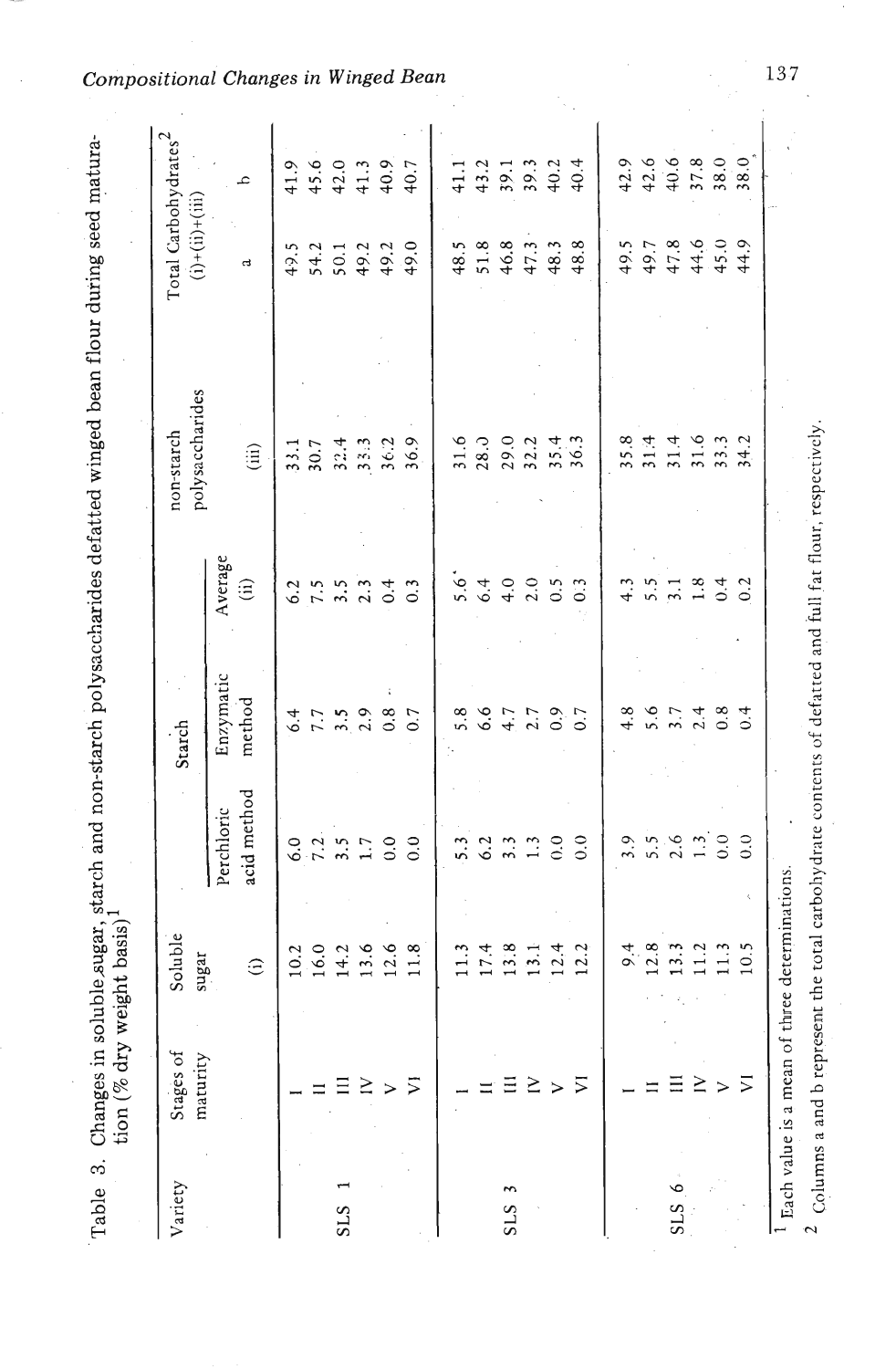## **138** *S. Gajameragedem and G. Ravindmn*

Changes in starch during seed maturation followed similar pattern as sugars, but decreased to zero starch in the mature seeds. These results confirm that the conflicting reports with regard to the starch content of WB  $seeds^{7,8,12,13}$  are, in fact, due to differences in the maturity of the samples. Adam  $et_{al}$ <sup>1</sup> have reported similar pattern of changes in starch and sugars in developing soybean seeds. They suggested that these components are utilized for the synthesis of proteins and lipids towards later stages of seed maturation.

Non-starch polysaccharides constitute the main fraction of the carbohydrate of WB seeds during **all** developmental stages (Table 3). This fraction, which represents the material that is resistant to hydrolysis by the enzymes of the mammalian digestive tract, have currently been popularised in the broader nutritional context as dietary fibre. The components of NSP include structural polysaccharides such as cellulose, hemi-cellulose and some pectins, structural non-polysaccharides such as **lignin** and non-structural polysaccharides such as gums and mucilages.

In all three varieties, NSP decreased up to stage I1 (40 days) and then gradually increased. This trend is to be expected since structural polysaccharides in plant materials are known to increase with maturity.

The NSP values when added to their corresponding starch and soluble sugar contents, yielded total carbohydrates. These values, for all varieties, compare closely to the calculated total carbohydrate (carbohydrate by difference  $+$  fibre) values obtained from the proximate analysis (Table 2). The general pattern in varieties SLS 1 and 3 is an increase up to stage **I1** and a decline thereafter. Variety SLS 6 showed a gradual decrease with maturity.

Further studies are in progress on the changes in anti-nutritional factors, protein digestibility and sensory characteristics with winged bean seed maturity.

#### References

- **1. ADAMS, C.A., RINNIE, R.W.** & **FJERSTAD, M.C. (1980)** *Ann. Bot.* **<sup>45</sup>**: **\$77.**
- **2. A.0.A.C-(1975)Official Methods of Analysis, 12th ed., Association of Official analytical Chemists. Washington, D.C.**
- **3. CERNY, K. (1978) In** *Proc. 1st Int. Symp. on Developing Potential of the Wnged Bean,*  **Manila, Phillipines, pp. 281.**  . , . -
- 4. **CHAPMAN, H.H. & PRATT: P.C.** (1961) Methods of Analysis for Soils, Plants and Water. Division of Agricultural Science, University of California, Davis, California. pp. 161.
- 5. CLAYDON, A. (1978) In *Proc. 1st Int. Symp. on Developing the potential of Winged Bean,* **MeniIa, Phillipines, pp. 263** *r'* .
- **6. DUBOIS, M., GILLES, K.A., HAMILTON, J.K., REBESS, P.A.** & **SMITH, F. (1956)** *Anal. Cbom.* **28** : **350.**